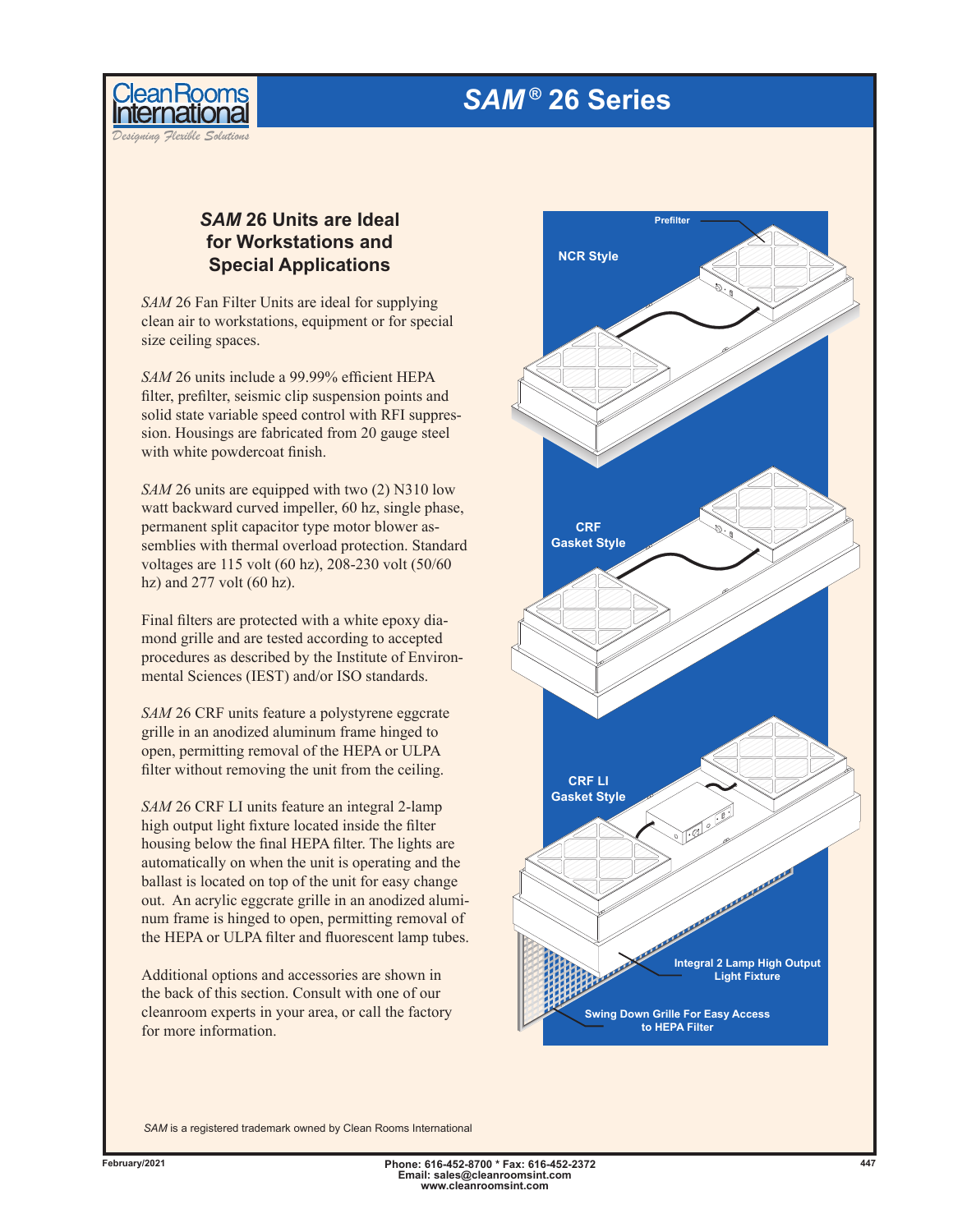## **Data & Specifications for** *SAM ®* **26 Series**

*Designing Flexible Solutions*

Clean Rooms



**CRF Style Filter Data:** The HEPA Filter is designed for 90 FPM average face velocity @ initial 0.47 w.g. and has a rated efficiency of 99.99% @ 0.3 micron or larger.

An anodized aluminum frame holds the 53mm media which is protected by a diamond pattern white epoxy coated steel grille. Final filters are replaceable from roomside.

| <b>Replacement Filters</b> |                                                              |  |  |  |  |  |  |  |
|----------------------------|--------------------------------------------------------------|--|--|--|--|--|--|--|
| Mfg. Code                  | <b>Description</b>                                           |  |  |  |  |  |  |  |
| 302130                     | CRF Style HEPA Filter, 99.99% eff. $(a)$ 0.3 micron          |  |  |  |  |  |  |  |
| 302131                     | CRF Style ULPA Filter, 99.9995% eff. @ 0.12 micron           |  |  |  |  |  |  |  |
| 302190                     | Prefilter 20" x 20" x 1", 30% ASHRAE efficient, pleated type |  |  |  |  |  |  |  |
|                            |                                                              |  |  |  |  |  |  |  |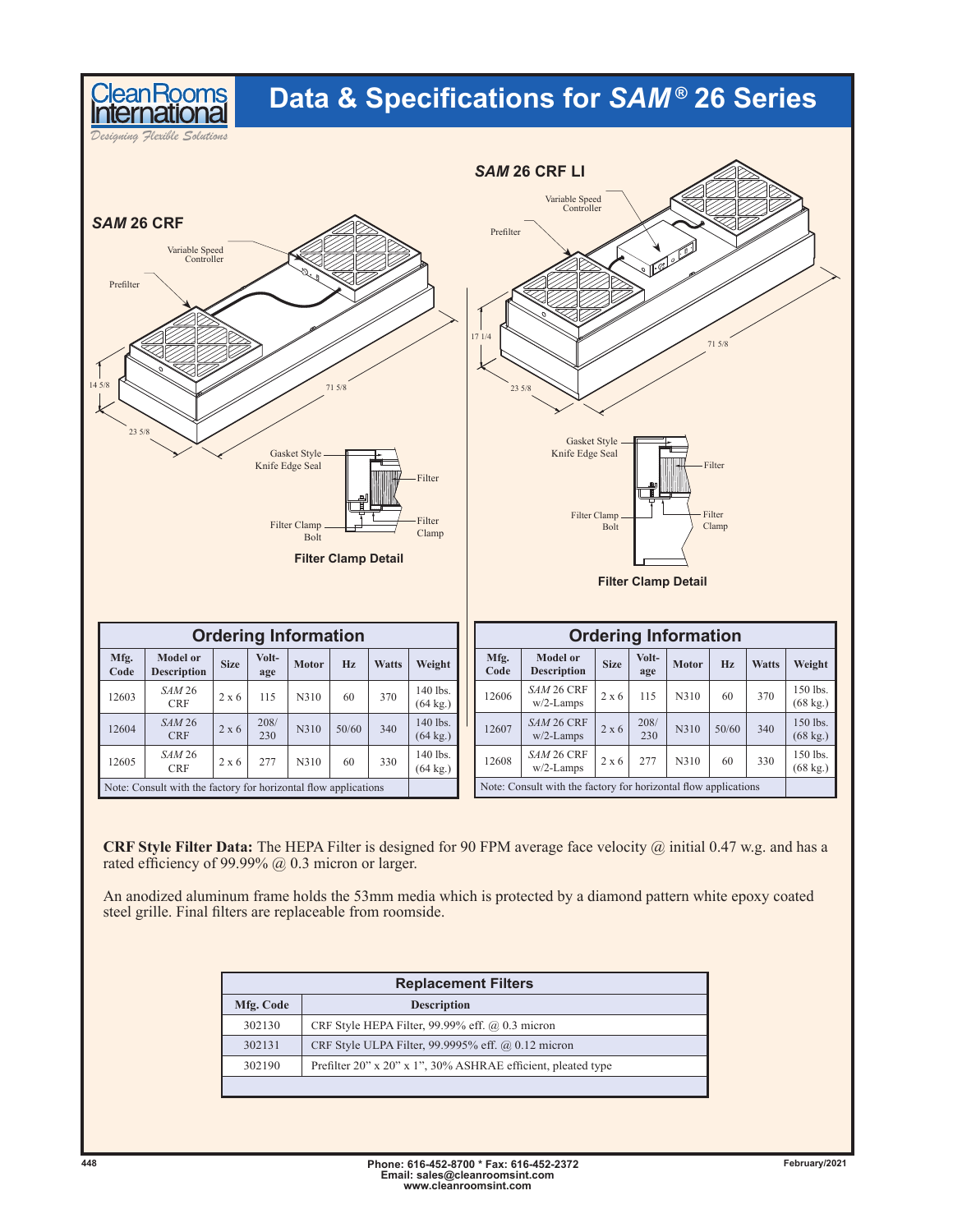|                                                                                                                                                                                                         | eanRooms                              | Data & Specifications for SAM® 26 Series |              |              |       |              |                                |                                    |                                                              |  |  |  |
|---------------------------------------------------------------------------------------------------------------------------------------------------------------------------------------------------------|---------------------------------------|------------------------------------------|--------------|--------------|-------|--------------|--------------------------------|------------------------------------|--------------------------------------------------------------|--|--|--|
| Designing Flexible Solutions<br><b>Switch Detail</b>                                                                                                                                                    |                                       |                                          |              |              |       |              |                                | <b>NCR Style</b><br>Variable Speed |                                                              |  |  |  |
| Controller<br>Prefilter<br>$\sqrt{2}$<br>$Q$ $\sqrt{.Q}$<br>$\sigma$<br>71 5/8<br>125/8<br>Electrical Switches Configuration for all SAM 26<br>Models May Vary Due to Application Requirements<br>235/8 |                                       |                                          |              |              |       |              |                                |                                    |                                                              |  |  |  |
| <b>Ordering Information</b>                                                                                                                                                                             |                                       |                                          |              |              |       |              |                                | <b>Replacement Filters</b>         |                                                              |  |  |  |
| Mfg.<br>Code                                                                                                                                                                                            | <b>Model or</b><br><b>Description</b> | <b>Size</b>                              | Volt-<br>age | <b>Motor</b> | Hz    | <b>Watts</b> | Weight                         | Mfg.<br>Code                       | Description                                                  |  |  |  |
| 12600                                                                                                                                                                                                   | SAM 26 MS                             | $2 \times 6$                             | 115          | N310         | 60    | 370          | 118 lbs.<br>$(54 \text{ kg.})$ | 302120                             | NCR Style HEPA Filter, 99.99% eff. @ 0.3 micron              |  |  |  |
| 12601                                                                                                                                                                                                   | SAM 26 MS                             | $2 \times 6$                             | 208/<br>230  | N310         | 50/60 | 340          | 118 lbs.<br>$(54 \text{ kg.})$ | 302125                             | NCR Style ULPA Filter, 99.9995% eff. @ 0.12 micron           |  |  |  |
| 12602                                                                                                                                                                                                   | SAM 26 MS                             | 2 x 6                                    | 277          | N310         | 60    | 330          | 118 lbs.<br>$(54 \text{ kg.})$ | 302190                             | Prefilter 20" x 20" x 1", 30% ASHRAE efficient, pleated type |  |  |  |
| Note: Consult with the factory for horizontal flow applications                                                                                                                                         |                                       |                                          |              |              |       |              |                                |                                    |                                                              |  |  |  |

**NCR Style Filter Data:** The HEPA Filters are designed for 90 FPM average face velocity @ initial 0.47 w.g. and have a rated efficiency of 99.99% @ 0.3 micron or larger. An anodized aluminum frame holds the 53mm media which is protected by a diamond pattern white epoxy coated steel grille.

Final filters can be replaced by removing unit from ceiling or workstation, placing on a bench, removing and replacing the filter and re-installing complete unit.